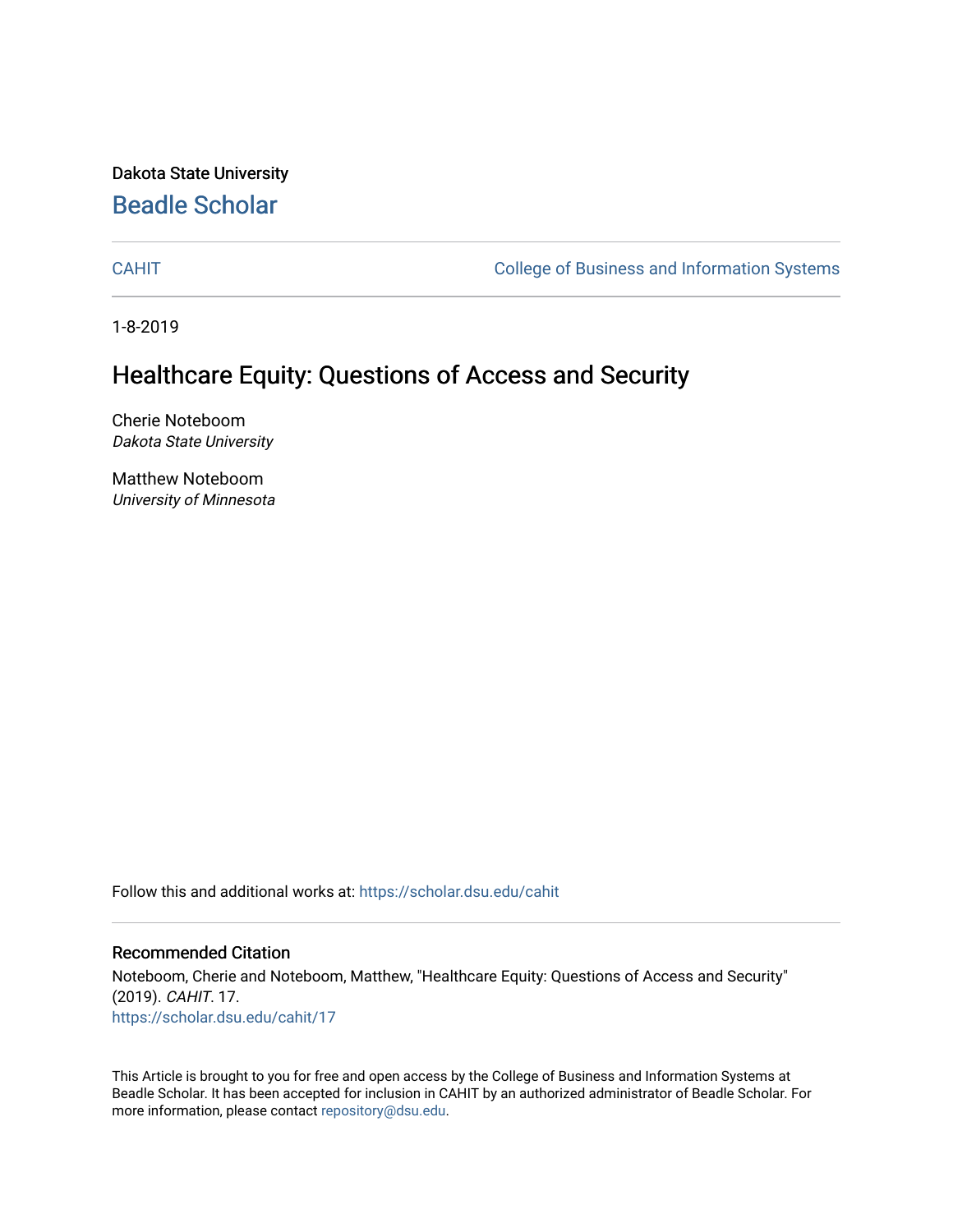Dakota State University [Beadle Scholar](https://scholar.dsu.edu/)

[Faculty Research & Publications](https://scholar.dsu.edu/bispapers) **College of Business and Information Systems** 

1-8-2019

# Healthcare Equity: Questions of Access and Security

Cherie Noteboom Dakota State University

Matthew Noteboom

Follow this and additional works at: [https://scholar.dsu.edu/bispapers](https://scholar.dsu.edu/bispapers?utm_source=scholar.dsu.edu%2Fbispapers%2F29&utm_medium=PDF&utm_campaign=PDFCoverPages)

### Recommended Citation

Noteboom, Cherie and Noteboom, Matthew, "Healthcare Equity: Questions of Access and Security" (2019). Faculty Research & Publications. 29. [https://scholar.dsu.edu/bispapers/29](https://scholar.dsu.edu/bispapers/29?utm_source=scholar.dsu.edu%2Fbispapers%2F29&utm_medium=PDF&utm_campaign=PDFCoverPages) 

This Article is brought to you for free and open access by the College of Business and Information Systems at Beadle Scholar. It has been accepted for inclusion in Faculty Research & Publications by an authorized administrator of Beadle Scholar. For more information, please contact [repository@dsu.edu.](mailto:repository@dsu.edu)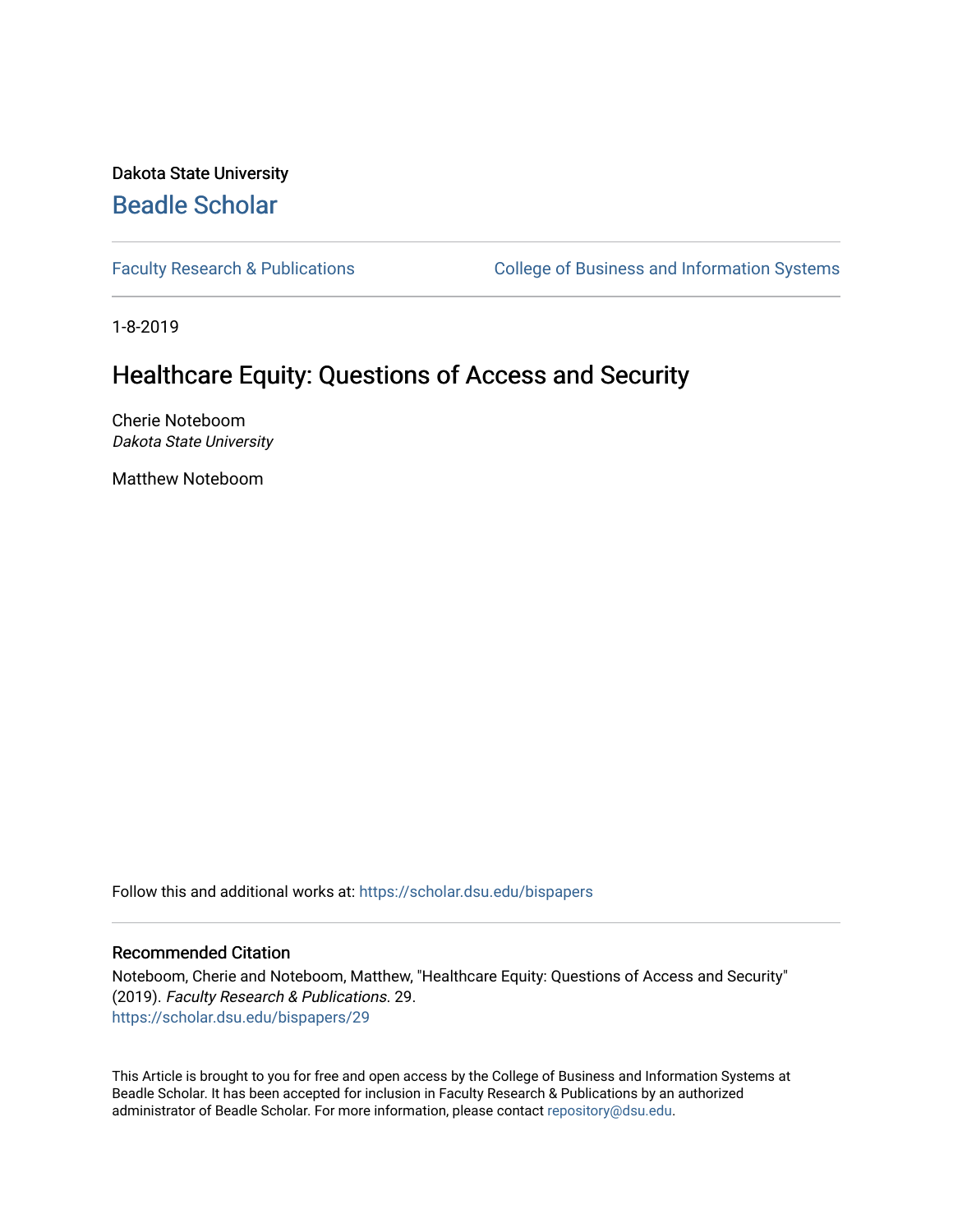## **Healthcare Equity Barriers: Questions of Access and Security**

Cherie Bakker Noteboom, PhD Dakota State University Cherie.Noteboom@dsu.edu

#### **Abstract**

*The rapid growth of mobile technology to improve healthcare conditions, support patient engagement, and enhance patient education is expected to continue its upward trend. Physicians feel that simplified access to health information is one of the greatest benefits of technology. This research connects the growth of patients' healthcare data access via mobile applications and the growth of access to wireless communication. This article proposes the following questions to investigate potential healthcare equity barriers: "What is the available Wi-Fi coverage?" and "What types of security protocols are used in the wireless access points?" The results indicate that there is a difference in community access to available Wi-Fi coverage. This difference could influence healthcare equity barriers. In addition, communities had identical security protocol usage. This indicates an opportunity to improve knowledge of security protocols and maintenance of access points, as well as influences on healthcare equity barriers.*

### **1. Introduction**

Healthcare organizations in the United States are investing in information technology (IT) to reduce the associated cost of services and improve the quality of patient care in a move toward population health initiatives. IT systems in healthcare organizations must meet requirements as they positively impact patients. Many of these initiatives focus on education and the engagement of the patient population. Wi-Fisupported applications, which continue to experience great growth, are considered a key IT strategy to engage and educate the healthcare population [1,2].

Healthcare continues to integrate IT solutions to transform the methods of patient interaction to support patient engagement and education. These solutions are transforming how patients participate in their individual care. Seventy-eight percent of healthcare customers either wear or are willing to utilize wearable

Matthew Noteboom University of Minnesota Matthewnoteboom10@gmail.com

technology solutions to track their lifestyle choices and vital signs. Mobile medical technology is advocated by 75.5% of physicians who feel that the technology simplifies access and is one of the greatest benefits of mobile medical technology. Nearly half of hospitals provide applications (apps) for patient education and engagement; 58% of hospitals have patient portal solutions [3]. The number of health apps exceeds 165,000 [4]. The use of healthcare apps and patient portals requires consumer understanding of security protocols and awareness of access.

However, little investigation has been done to connect patients' growing mobile access to healthcare data and the value of wireless communication, security protocols, and access points. A growing number of people carry wireless devices and smartphones to communicate with each other and with central service providers. The default expectation is that wireless networks provide seamless access and secure data transmission. With the growing focus on healthcare apps and confidential healthcare data transmission, it is necessary to understand the importance of wireless network security protocols and access availability. One of the most important parameters for evaluating public space, as well as the efficiency of wireless networks, is accessibility. The second feature is security. To discover healthcare equity barriers, this research surveys access points in two midwestern communities to investigate the following questions: "What is the available Wi-Fi coverage?" and "What types of security protocols are used in the wireless access points?"

### **2. Background**

An exponential growth of communication technologies has allowed us to reach more individuals regardless of location. In turn, new types of health interventions have emerged. Smartphones and/or mobile-based patient portals enhance patient engagement at a very low cost. Due to the promising influence of smartphone-based technologies in supporting healthy lifestyles and self-care practices, researchers have been inspired to explore the impact

URI: https://hdl.handle.net/10125/59830 ISBN: 978-0-9981331-2-6 (CC BY-NC-ND 4.0)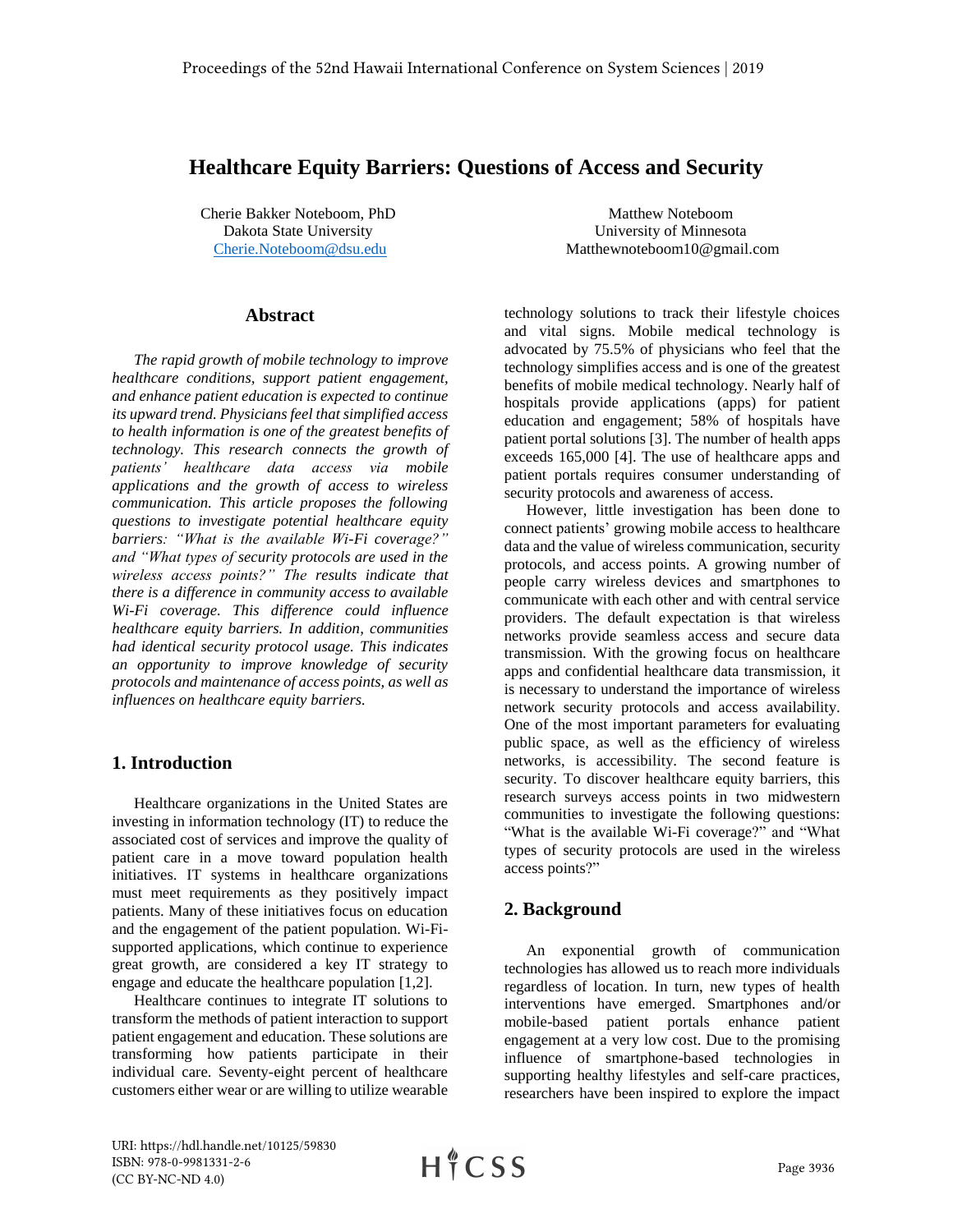and use of mobile applications. For example, women widely use mobile apps for health information during pregnancy. However, it is reported that apps are unavailable for postpartum information, which highlights the need for the development of more mobile apps focusing on postpartum content [5]. In another example, Zhang et al.'s [6] study is one of the few studies to describe the methodology of developing an online- and smartphone-compatible cognitive behavioral therapy intervention program for bariatric surgery patients.

Providers see positive results regarding health information technology (HIT) use with motivated users. It appears that motivated patients can achieve significant improvements in their health through mobile applications [7]. These patients have been categorized as motivated, healthy information seekers or chronically monitored patients [8]. According to a Gartner press release, worldwide mobile application downloads were expected to reach 268 billion in 2017. Apps are becoming one of the most popular computing tools across the globe. Approximately 500 million people were expected to use mobile health applications in 2015 [9].

A communication infrastructure's availability and security support rapid growth and positive health outcomes. The advent of computing and its increase in power was initially embraced by healthcare providers without much regard for technical safeguards. However, technical safeguards were developed due to increased media attention during security breaches relating to patient records and confidentiality [1]. Mobile devices, cloud computing systems, and new applications in the healthcare sector have created a distinct set of challenges for those involved in data and/or information security [10].

Wireless technologies are categorized depending on their function, frequencies, bandwidth, communication protocol, and level of sophistication [11]. Wi-Fi, which facilitates an ease of use, is standard communication in homes and businesses. Multiple Wi-Fi access points are frequently located in these areas. Wi-Fi security issues continue to be a problem as the number of access points grows. Security concerns exist because Wi-Fi users may be uninformed and unaware of underlying security weaknesses. This may be due to an unfamiliarity or unawareness of security protocols and lack of knowledge of accepted Wi-Fi security standards. Meanwhile, malicious individuals actively hunt for nonsecure Wi-Fi access points as they attempt to gain unauthorized access to networks. As the importance of Wi-Fi security has been stressed in mass media, the assumption is that users are aware of the need to secure

these access points. However, users may lack the knowledge to distinguish between a poorly configured point and a reasonably secure access point. This is an area of concern due to increasing reliance on access points and constant connections by smart phone users and healthcare apps. The average user must understand security protocols in their infrastructure.

Security protocols include wired equivalent privacy (WEP), Wi-Fi protected access (WPA), and 802.11i (WPA2). WEP is an encryption algorithm developed by the IEEE volunteer group. However, some flaws make WEP crackable as individuals can sniff information from the airwave and learn the first three characters of the secret key [12]. WEP has widely known and exploited encryption weaknesses. Tools exist that automate the process of cracking WEP security. Technical expertise is not required to exploit WEP. Therefore, WEP is now infamous for providing a false sense of security. When asked, users who deploy WEP to secure their access points were found to be unaware of the inherent weaknesses associated with it. In addition, these users have not upgraded their security. Breaking WEP security is not a matter of whether it can be done. It is a matter of how quickly it can be done.

WPA was created as an intermediate solution to correct WEP weaknesses. It patched WEP problems using a software upgrade. However, it introduced two additional faults. This second-generation security mechanism aims to provide reliable communication is 802.11i or WAP2, as well as additional protections to Wi-Fi. However, it requires a careful setup and protection. Otherwise, it can suffer from successful hacking attempts [13].

## **3. Methodology**

This research conducts a survey of wireless access points in two midwestern communities. The communities were selected based on varying socioeconomic and demographic data found in the available census data. The communities have variation in economic indicators and demographic information. The communities are both served by two large healthcare organizations serving the midwestern region. The healthcare organizations are actively engaged in the deployment of healthcare apps, improvement of health care quality and the engagement of patients in mobile apps for management of care and wellness.

According to census data, the community one selected for this survey investigation had a population of 1,911 people (93.7% white). Community two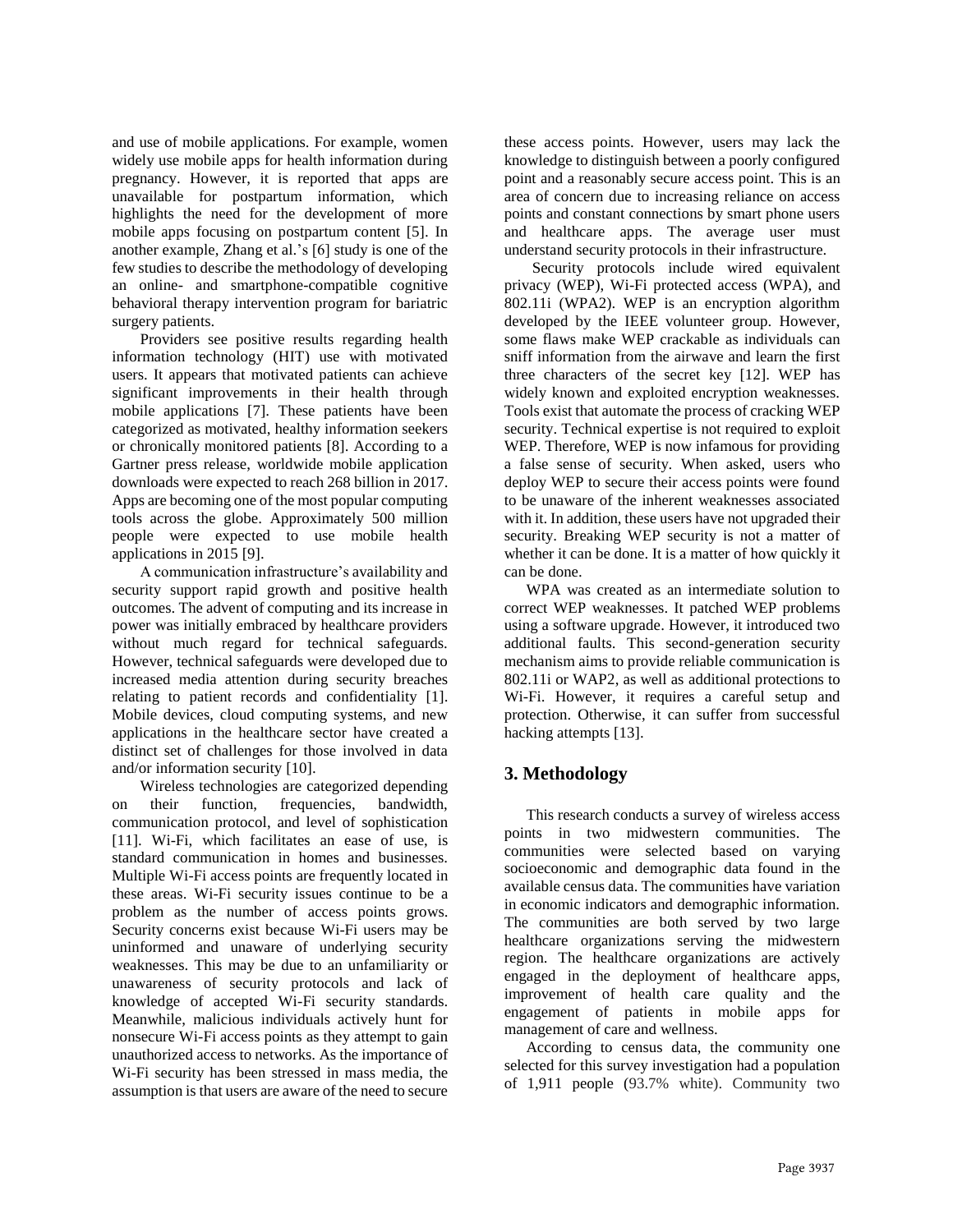| <b>Economics</b>  | <b>Community</b><br>One | <b>Community</b><br>Two |
|-------------------|-------------------------|-------------------------|
| <b>Population</b> | 1,911                   | 847                     |
| <b>Estimated</b>  | \$30,726                | \$15,955                |
| Per Capita        |                         |                         |
| <b>Income</b>     |                         |                         |
| Average           | \$161,611               | \$46.919                |
| <b>House</b>      |                         |                         |
| Value             |                         |                         |

represents a midwestern Indian reservation with census data specifying a population of 847 people (52.7% American Indian, 40.8% white) [14].

The economic data for the two communities is presented in Table 1 and indicates significant differences in estimated per capita income and average home value.

Table 1. Economic data

The goal is to investigate wireless networking from an access coverage and security protocol perspective. It aims to determine whether the two communities have similar Wi-Fi coverage and security protocols to support the growth of healthcare apps. It also reviews the potential to support equitable healthcare app use to positively influence health outcomes. The data collection utilizes "wardriving" to collect wireless access point information. The data is analyzed to determine security protocol usage and access point availability. The results are evaluated and presented with a visualization of the access point protocol usage and access point distribution. This research posts the following questions to investigate potential healthcare equity barriers: "What is the available Wi-Fi coverage?" and "What types of security protocols are used in the wireless access points?"

This research utilized the wardriving data gathering method. Popularized in 2001, this method gathers information on the number of access points. Next, it assesses and/or categorizes the security level of access points in a typical, midwestern community. Individuals, usually in a moving vehicle, execute the war hunting method as they search for Wi-Fi access points. The intent of the wardriving activity can vary. Some efforts pursue this activity for security research purposes. Others do it to gain illegitimate access to poorly secured wireless networks. The interest in wardriving has increased as the number of access points has grown [11].

The entire community was targeted for data collection during the study. The effort required: (1) an Android device; (2) a WiGLE Wi-Fi app; (3) a

computer with Python programming language; and (4) Google application programming interface (API). The Android device with the WiGLE Wi-Fi app collected data from each access point. The app, which was available on Google Play, is described as an opensource wardriving app to NetStumbler. It displays and maps detected wireless networks and cell towers throughout the world. Information is easily uploaded to the WiGLE database [\(https://wigle.net/\)](https://wigle.net/). WiGLE, started in 2001, has more than 250 million Wi-Fi networks worldwide [15]. The Python programming language exported keyhold markup language (KML) files on a secure digital (SD card) to import to Google Maps. The Google API completed the interactions to map the coordinates and create heat maps for analysis and visualization.

The data collection vehicle and equipment moved slowly through the community's streets. Data collection in community one took 4 hours and 36 minutes. Collection in community two took 4 hours and 16 minutes. Data was collected from 1,286 Wi-Fi access points in community one and 491 access points in community two. Penetration and/or cracking was not performed during the research.

#### **4. Results and Analysis**

Wireless access points provide access to apps like streets provide access to public spaces. The research goal aimed to answer the following questions to investigate potential healthcare equity barriers: "What is the available Wi-Fi coverage?" and "What types of security protocols are used in the wireless access points?"

| <b>Encryption</b> | <b>Number</b> | <b>Percentage</b> |
|-------------------|---------------|-------------------|
| <b>None</b>       | 193           | 15%               |
| WEP               | 13            | $1\%$             |
| <b>WPA/WPA2</b>   | 1,080         | 84%               |
| <b>Totals</b>     | 1,286         | 100\%             |

Table 2. Security protocols community one

For community one, 1,286 wireless access points were discovered by scanning the entire community. Of the access points analyzed, 15% had no encryption, 1% utilized outdated WEP, and 84% utilized WPA or WPA2. Table 1 summarizes the results. Eighty-four percent of the access points utilized WPA or WPA2 security protocol. Sixteen percent, which were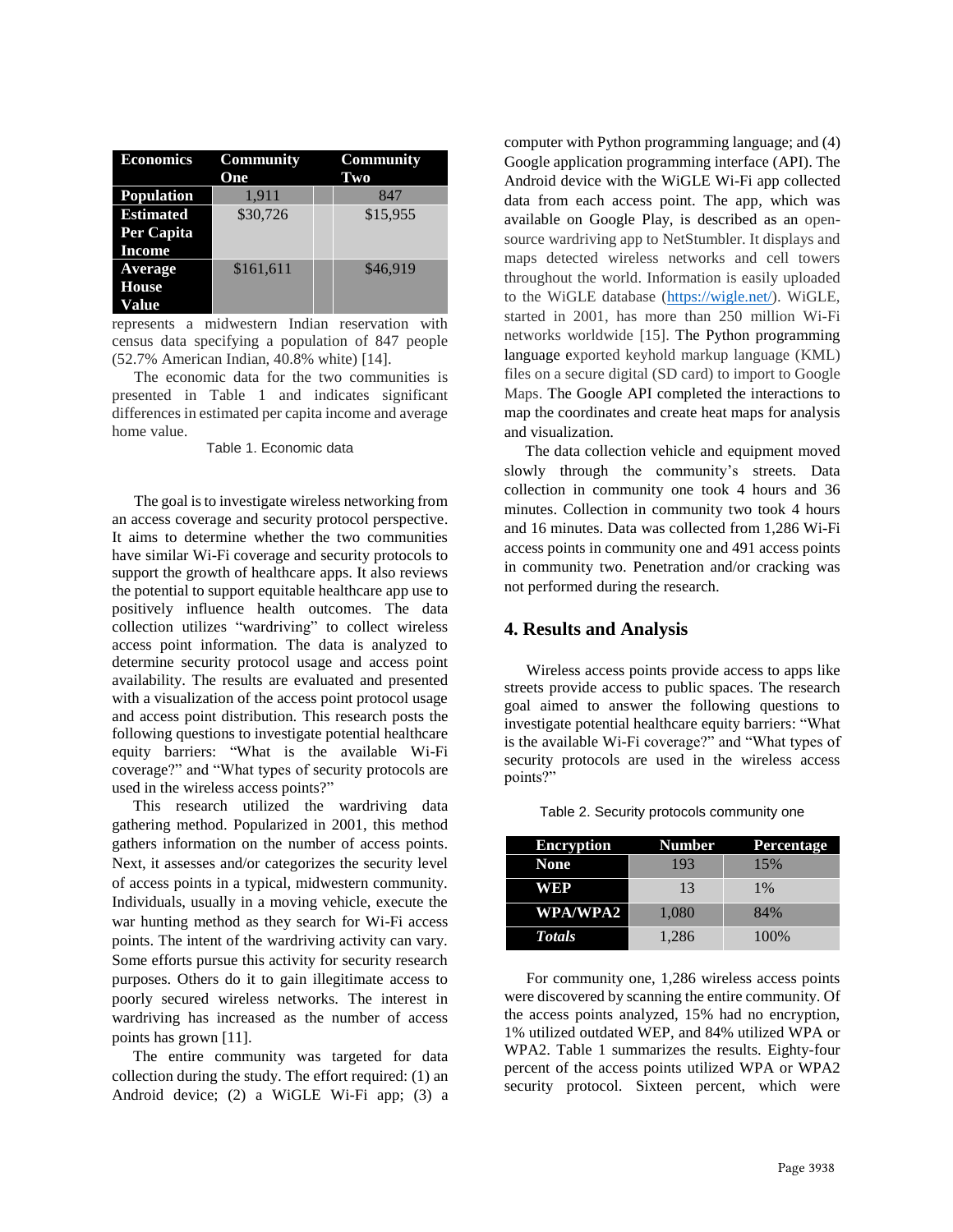comprised from no encryption and WEP security protocol, present an opportunity for upgrades. Access points on older, flawed versions of security protocols offer an opportunity for increased awareness and education on installation, upgrades and maintenance.

The data was downloaded as a KML file. Python was used to parse the network coordinates. A heat map was created using Google Maps API to visualize the concentrations and availability of access points throughout the town. Analysis of the latitude and longitude of locations collected from the access points was analyzed with the Python program to parse the network coordinates. The sample code is listed in Figure 1.

 $\Box$ export.py - C:\Users\matth\Desktop\Heatmap\_package\export.py (2.7.13) File Edit Format Run Options Window Help import pykml from pykml import parser import argparse argparser = argparse.ArgumentParser(description="Tool built to scrape KML files argparser.add\_argument('-f', '--file', help='RML file to scrape for coords')<br>argparser.add\_argument('-o', '--output', help='Filename to output to')  $args = argparser.parse args()$ if not (args.file): print("[!] No input file specified.")  $exit()$ if not (args.output):  $tmp = args.file.split('.'')$  $dest = str(tmp[0]) + ' edited'$  $dest = "coordinates_edited"$ root = parser.fromstring(open(args.file, 'r').read())

The heat map in Figure 2, which displays community one, indicates the greatest concentrations of access points in the business district and K-12 community school district. However, the community appears to have consistent access throughout the neighborhoods indicating access for the community neighborhoods. The path travelled to collect the data is visible. The portion of the community without roads or heat map colors is the golf course.

|  |  |  | Table 3. Security protocols community two |  |
|--|--|--|-------------------------------------------|--|
|--|--|--|-------------------------------------------|--|

| <b>Encryption</b> | <b>Number</b> | <b>Percentage</b> |
|-------------------|---------------|-------------------|
| <b>None</b>       | 74            | 15%               |
| WEP               |               | $1\%$             |
| <b>WPA/WPA2</b>   | 412           | 84%               |
| <b>Totals</b>     | 491           | 100%              |

For community two, there were 491 access points discovered by scanning the community. Of the access points analyzed, 15% had no encryption, 1% utilized outdated WEP, and 84% utilized WPA or WPA2. Table 2 summarizes the results. Eighty-four percent of the access points utilized WPA or WPA2 security protocol. Sixteen percent, which were comprised from no encryption and WEP security protocol, presents an opportunity for upgrades. Access points on older, flawed versions of security protocols offer an opportunity for increased awareness and education on installation, upgrades and maintenance.



Figure 2. Heat map community one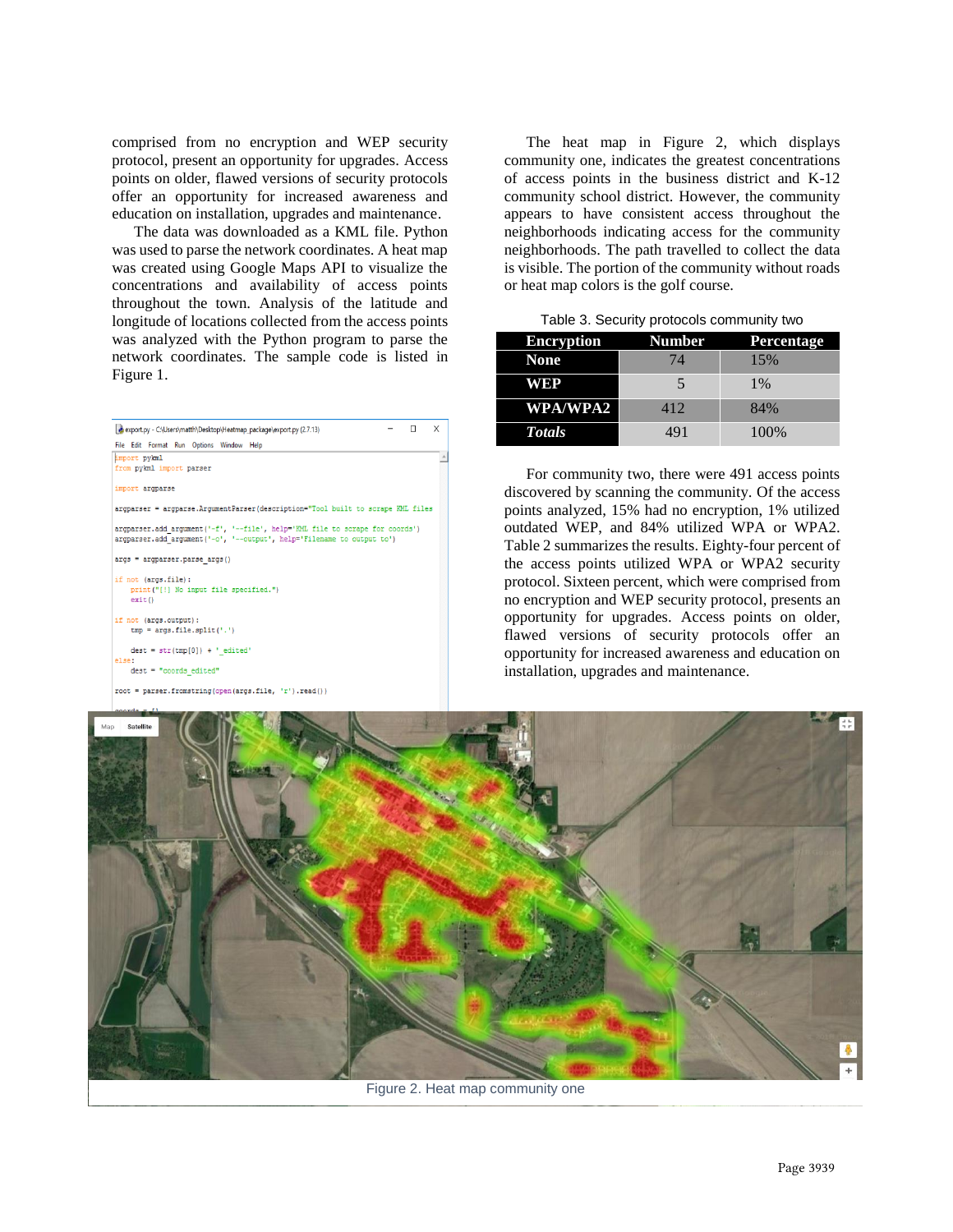When neglected, poorly configured Wi-Fi access points act as facilitators of malicious intent. With more people relying on Wi-Fi to access their healthcare apps and sensitive data, security is a key issue. Table 1 shows that 15% of the access points did not utilize encryption; 1% remained on the weak WEP protocol. These categories of access points would benefit from review and enhancement of their configurations. Analysis of security protocol data revealed an opportunity to tackle the issue of outdated security protocol utilization.

The data was downloaded as a KML file. Python was used to parse the network coordinates. A heat map, which was created using Google Maps API, visualized the concentrations and availability of access points throughout the town. Analysis of the latitude and longitude locations collected from the access points was analyzed with the Python program to parse the network coordinates.

Community One has consistent concentrations of access throughout the community and the residential areas. Community Two's heat map indicates less access throughout the residential areas. The reasons for the difference may be related to the community selection criteria. The selection of the communities was based on the differences in economic indicators and demographic data. These differences could influence the variation of access. The community with the lower economic indicators, community two, has less access in the residential areas. This indicates potential for less access for individual residents. Both communities appear to have access concentrations in their business district and their K12 School District areas. Community Two, a federal Indian reservation, has the additional access concentration in the federal offices and hospital property. Community two's location on the Indian Reservation may influence the concentration of access in these areas. It is unclear how



Figure 3. Heat map community two

The heat map in Figure 3 indicates the greatest concentrations of access points in the federal government offices, hospital, healthcare facilities and K-12 community school district. There are very few concentrations of access in the residential community areas or the federal housing developments.

The comparison of the two communities does point out variation in access which could lead to disparities of access to health care and wellness tools and support. this concentration may influence the accessibility of access points or services to residents. Further research needs to be completed to further investigate the differences to resident's access.

This study has limitations due to the limited number of communities explored, the limited number of factors investigated and the lack of information regarding specific health conditions of the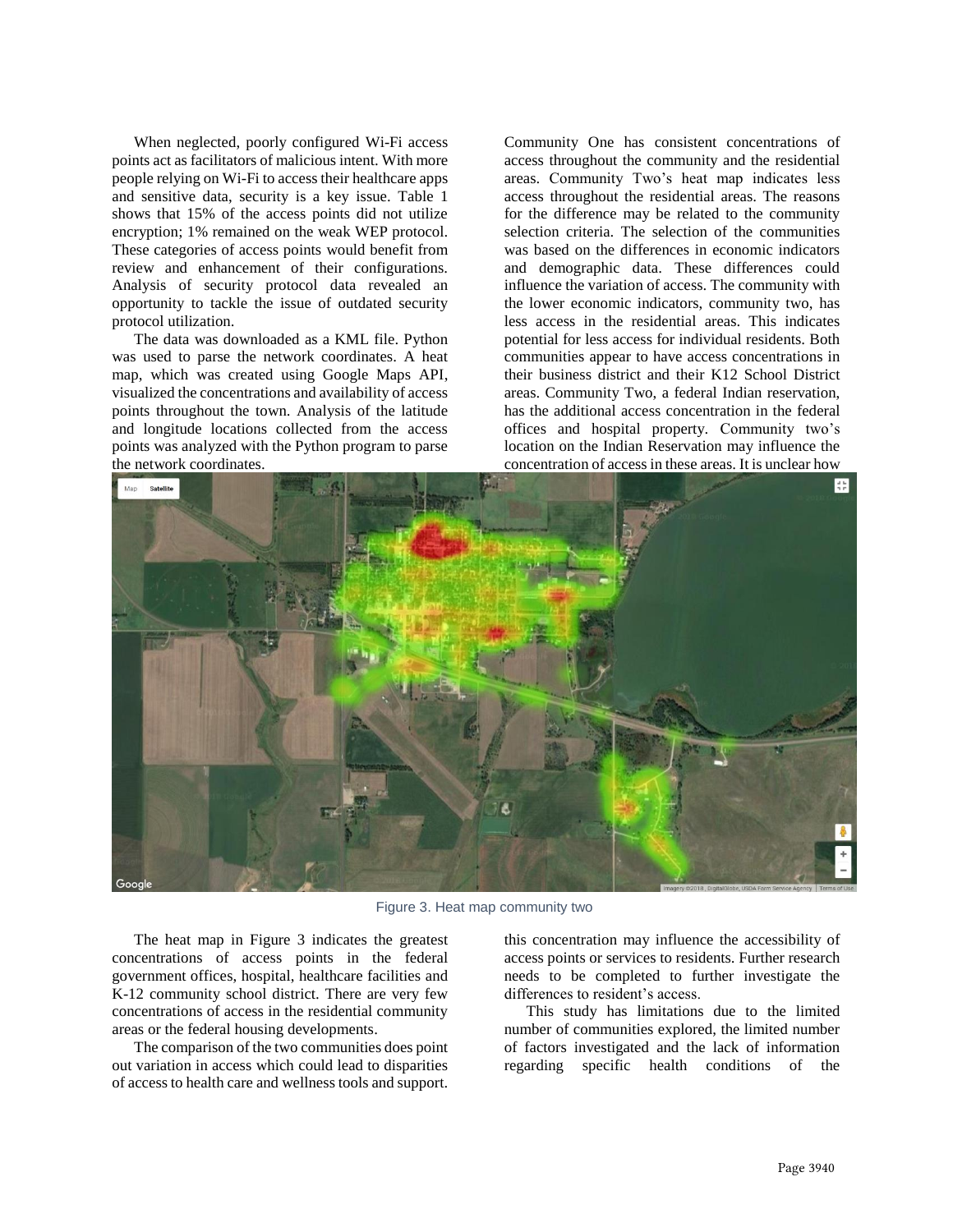communities' residents and the health care apps utilized by the residents of the communities.

### **5. Conclusion**

From a public health perspective, patient-centered care requires "a partnership among practitioners, patients, and their families (when appropriate) to ensure that decisions respect patient's wants, needs, and preferences and that patients have the education and support they need to make decisions and participate in their care" [16, p. 7]. There is a concentrated effort to provide patient engagement and patient education through Wi-Fi communication channels. Healthcare organizations have built their IT infrastructures with an intentional regard for the security of patient data. The last link to the patient appears to be the weak link.

This research indicates a disparity of access between community one and community two. The disparity of access has the potential to be a barrier to healthcare equity supported by Wi-Fi access and healthcare apps. A secondary finding indicates a lack of understanding of security protocols by typical residents of both midwestern communities. The need to maintain and upgrade access points appears to be a missed opportunity. This research indicates that security protocols may be a neglected component of access. The 16% of users with WEP or no encryption would benefit from attention and maintenance to their current access solutions.

For the future, it is difficult to see anything other than refinements and growth of current healthcare strategies to utilize technology to improve patient engagement and support [17,18] The expansion of patient portals, chronic disease apps, and educational tools to support patients are expected to grow at increasing rates [19,20]. Use of connected health solutions are becoming standard practice among hospitals in the U.S. as 81% of hospitals leverage this type of IT [3].

According to a 2016 HIMSS survey, 47% of respondents emphasized personal technology to influence patient satisfaction, treatment monitoring, patient engagement, and patient education. These individuals planned on continuing to grow in these areas [3]. This study discovered a barrier to implementation due to inequitable access to infrastructures.

As technological advances continue, the established user base may lag in updating existing systems. The invisibility of infrastructure and communication items, such as security protocols and access points, enable the user to continue use without realizing the need for maintenance. Healthcare stakeholders agree that it is important to maintain public confidence in the healthcare sector. There is comprehensive support for the rights currently afforded to patients [1,21]. In contrast, the technical safeguards in the healthcare industry will become transparent. There will be greater sophistication regarding both hardware and software. Yet there will be less to see because successful technical safeguards are invisible [1].

This research provides insight to healthcare practitioners as they implement and support HIT applications to patients. There is a need to increase awareness of the invisible components of IT. In addition, there is a need to increase education regarding minimum maintenance of the hidden solutions. As we overcome the challenges of providing access to the "last mile," we may realize that the second challenge is the necessary "maintenance of the last mile." Sustained attention and education on the invisible components of our infrastructure will be necessary to prevent access and security gaps. Overcoming these challenges is just the beginning. The next level will include maintenance. This research identifies a potential source of healthcare barriers and inequity of care support between two communities.

Future research is necessary to expand the survey beyond two midwestern communities. There is a need to explore the healthcare application utilization and healthcare status of the communities under study. It would also be beneficial to survey users to evaluate their level of security awareness.

## **6. References**

[1] T.Z. Allan and Y. Wang, "The Demand for Technical Safeguards in the Healthcare Sector: A Historical Perspective Enlightens Deliberations about the Future", In Proceedings of Americas Conference on Information Systems, 2017.

[2] J. A. Sacristán, "Patient-Centered Medicine and Patient-Oriented Research: Improving Health Outcomes for Individual Patients", BMC Medical Informatics and Decision Making, London, 2013, p. 6.

[3] Institute of Medicine (IOM), "Envisioning the National Health Care Quality Report", The National Academies Press, Washington, DC, 2001.

[4] Microsoft, "Engage Your Patients", Infographic, Retrieved from [http://pages.healthcareitnews.com/rs/922-](http://pages.healthcareitnews.com/rs/922-ZLW-292/images/Engage%20your%20patient%20infographic.pdf?aliId=678046187) [ZLW-](http://pages.healthcareitnews.com/rs/922-ZLW-292/images/Engage%20your%20patient%20infographic.pdf?aliId=678046187)